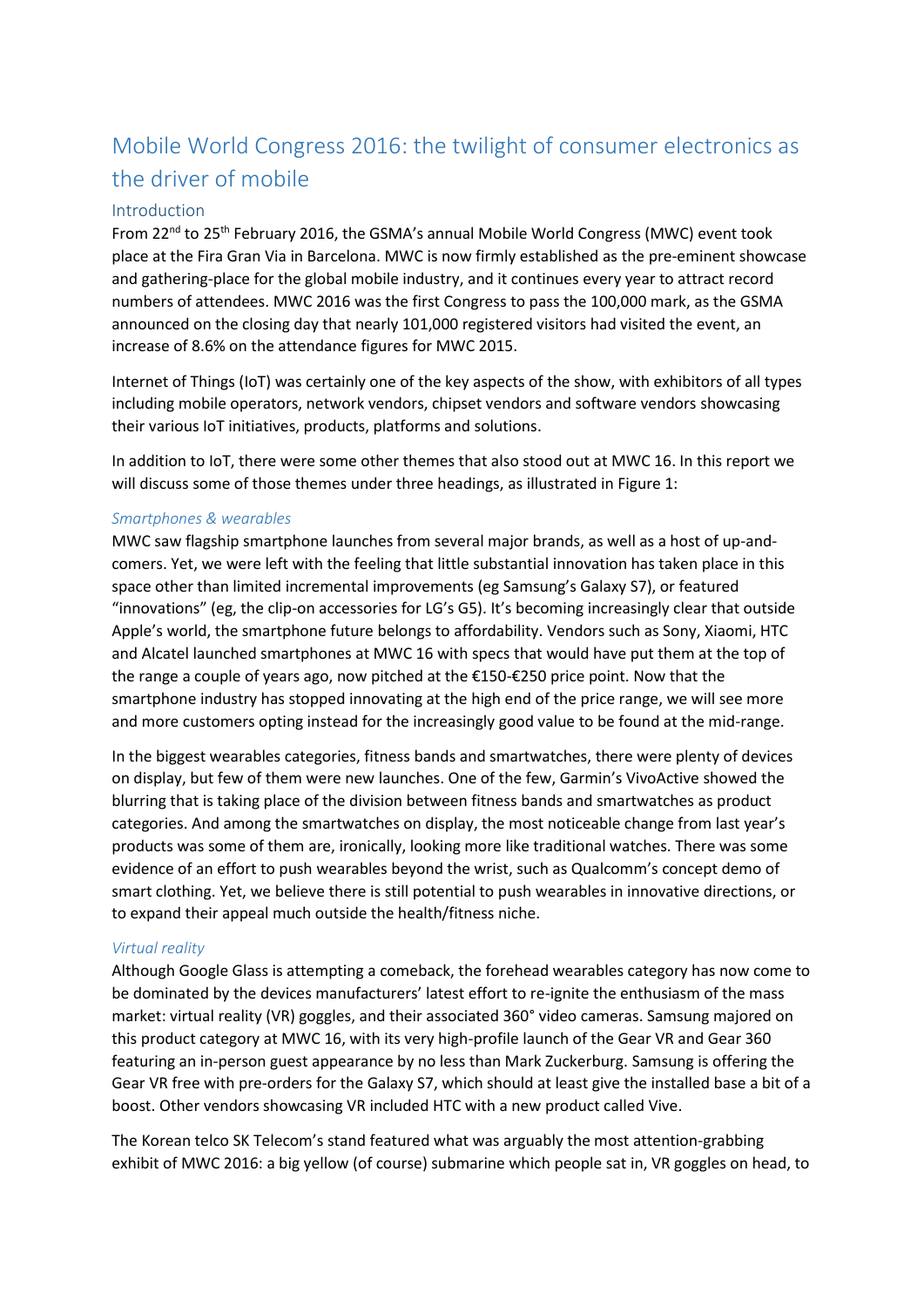experience the sights and sensations of a ride under the sea. There were big queues to get on board for the whole duration of MWC 2016, which might suggest that VR is about to ride on a wave of popular appeal to success in the mass market. But MWC is a controlled environment: you might be content to be oblivious of your surroundings for a short time on an exhibitor's stand, or in your own home, but perhaps less content in general, uncontrolled locations where anything could be happening around you while you are immersed in a virtual reality. In other words, VR goggles are not yet very *mobile*, despite the contention of MWC 16 that "mobile is everything".

#### *5G*

5G was all over last year's Mobile World Congress, as an excited realisation dawned that we were halfway through the 4G decade, and that a new generation of mobile has started deploying at the start of each decade since the 1980s. But work on 5G is at a very early stage, and although we are starting to see some ideas of what 5G networks might do and how they might do it, no standard technical specifications or even definitions for 5G exist yet, much less products that use those specifications.

There was, nevertheless, still a great deal of noise about 5G at MWC 16. Ericsson CEO Hans Vestberg, for example, set out the wish list for 5G capabilities: 10-100x connections, 5x latency, 1000x data volumes, 10x battery life, 10-100x end user data rates. And yet, so many things about 5G have yet to be determined that it is impossible at present to know whether a product is 5G ready or not, in any sense beyond the very vaguest.

# *Tablets and two-in-ones*

Tablets and two-in-ones are starting to look more interesting as mobile devices, especially in the enterprise context catalysed by the launch of Windows 10. Some vendors eschewed smartphones altogether for their MWC product launches, and focused on these larger device types. Lenovo, owner of the Motorola brand, featured new Tab 3 Android tablets, including one optimised for business use, as well as two new convertible laptops and a two-in-one detachable tablet. More strikingly still Huawei, which used MWC 2012 to announce its arrival as a European smartphone force with the high-profile launch of its Ascend D Quad, had no new smartphones to show at MWC 16. Instead, Huawei used the event to launch a new Windows two-in-one, MateBook, a contender in the device category created by Microsoft's Surface Pro device range, and Huawei's first foray into the market for these larger device types.

Microsoft itself is still building on the momentum established by the success of its Surface Pro, following the launch of Surface Pro 4 and Surface Book, its first Windows 10 devices launched in late 2015.

# *Enterprise mobility*

The enterprise is where an increasing amount of future growth potential in mobile is starting to concentrate. Enterprise mobility has grown stronger as a theme of MWC in recent years, and MWC 16 saw the trend continue. Mobile operators are coming to realise that they will rely increasingly on the enterprise for revenue growth in their connectivity and communications services, and in addition to those services they are also developing solutions for the increasing desire of enterprises to apply mobile in ways that can benefit, or even transform, their business. Smartphone vendors are getting interested in the enterprise too: the consumer market is saturated and is now largely a replacement proposition, but smartphone penetration in enterprises is lower (less than 60% in Europe at the end of 2015) and so there is still some greenfield opportunity there. The software and IT service vendors see big mobility opportunities, including securing devices; developing, securing and managing applications; and protecting & managing content.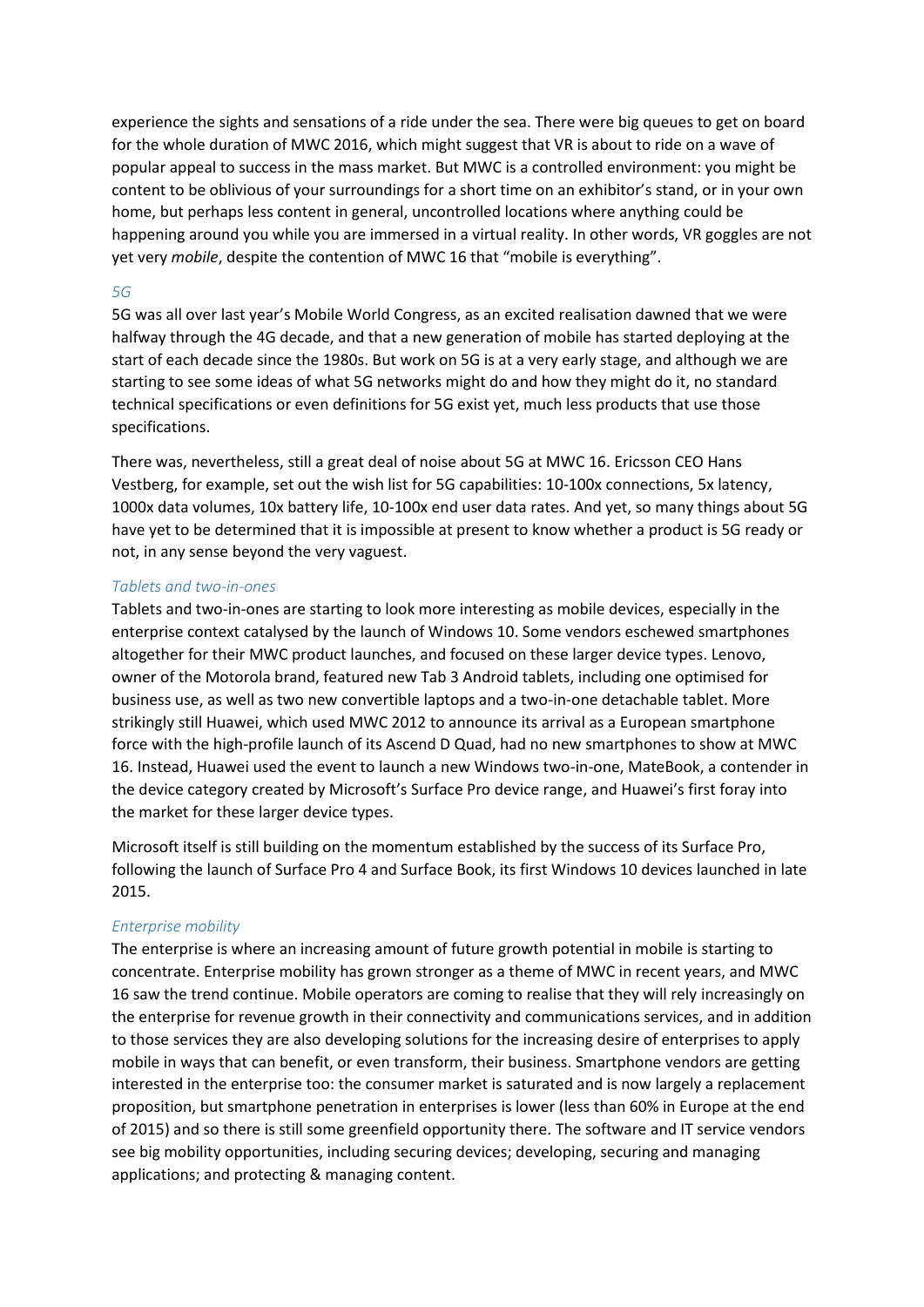MWC 16 featured two big announcements in the enterprise mobility software space:

- At the VMWare press & analyst briefing, Director of Strategy & Marketing Mimi Spier was joined on stage by IBM's Tom Mulverhill, JAMF Software's Nick Amundsen and MobileIron's Sean Ginevan to announce the formation of AppConfig, a cross-industry "community" aiming to make it easier for developers of enterprise apps to have them managed by any of the participating vendors' enterprise mobility management (EMM) platform. At present, therefore, that means the options are MobileIron, VMWare's AirWatch, IBM's Maas360 or JAMF's Casper. All of these are associated with Apple's Mobility Partner Program, and Appconfig intends to offer open XML schemata for Android and Windows apps in the future. Besides EMM vendors, other companies committed to adopting AppConfig tools and practices include Box, Cisco, Oracle and Salesforce. AppConfig supersedes VMWare's ACE (App Configuration for Enterprise) initiative, which was announced at MWC 2015.
- Soon afterwards Microsoft (a notable absentee from the Appconfig line-up) announced that it will be acquiring Xamarin, a mobile app development platform (MADP) vendor. Approaching the cross-platform idea from a different angle, Microsoft intends to use Xamarin to boost its capabilities in the area of cross-platform applications based on Xamarin's existing support for iOS, Android and Windows Phone development using .NET. Xamarin has been a partner of Microsoft's for some time, and Xamarin integration is already incorporated into Visual Studio, Azure, Office 365 and Microsoft's Enterprise Mobility Suite.

These announcements are indicative of the trend that EMM has followed in recent years away from the management of devices, and towards the management of applications.

# *The internet of things (IoT)*

Applications of mobility in IoT were in copious supply at MWC 16, both real and conceptual. Some of them were things that would have been called machine-to-machine (m2m) a year or two ago, before the term IoT came into vogue. Others were applications which as well as using m2m connectivity, also exploited the open, interconnected nature of IoT. The technology blocks from which IoT applications are built were also widely evident at MWC 16, including chipsets designed to meet the special demands of devices used in IoT, and connectivity technologies that cater to the requirements of IoT deployments in characteristics such as provisioning, power consumption, location and cost profile.

Huawei was among those launching new IoT products at MWC 2016, in the form of Smart ONT, a smart home hub combining a Gbps optical modem with built-in IoT protocols; and Agile Access Router, an industrial network edge device with IoT edge intelligence and interfaces. Ericsson's IoT announcements centred on services rather than products in the form of IoT Transformation, a new professional services offering aimed at helping operators make the most of existing network and data assets to address IoT opportunities. Meanwhile, Nokia's CEO Rajeev Suri announced that Nokia is targeting leadership in IoT, and announced a \$350 million investment fund to help accelerate the IoT ecosystem and increase demand for connectivity. The fund will focus on Connected Enterprise, Consumer Solutions, Connected Car and Digital Health.

Another prevalent theme from software vendors in particular was IoT security. The industry has come to realise that IoT will make security an even more crucial requirement than it is in existing mobile applications. The large amount of data that some IoT applications transact, often personal and private, will need to be protected. More important still will be access control, because the consequences of a hacker gaining control of your email account pale into insignificance beside the consequences of a hacker gaining control of your car, your house, or your heart pacemaker. Without